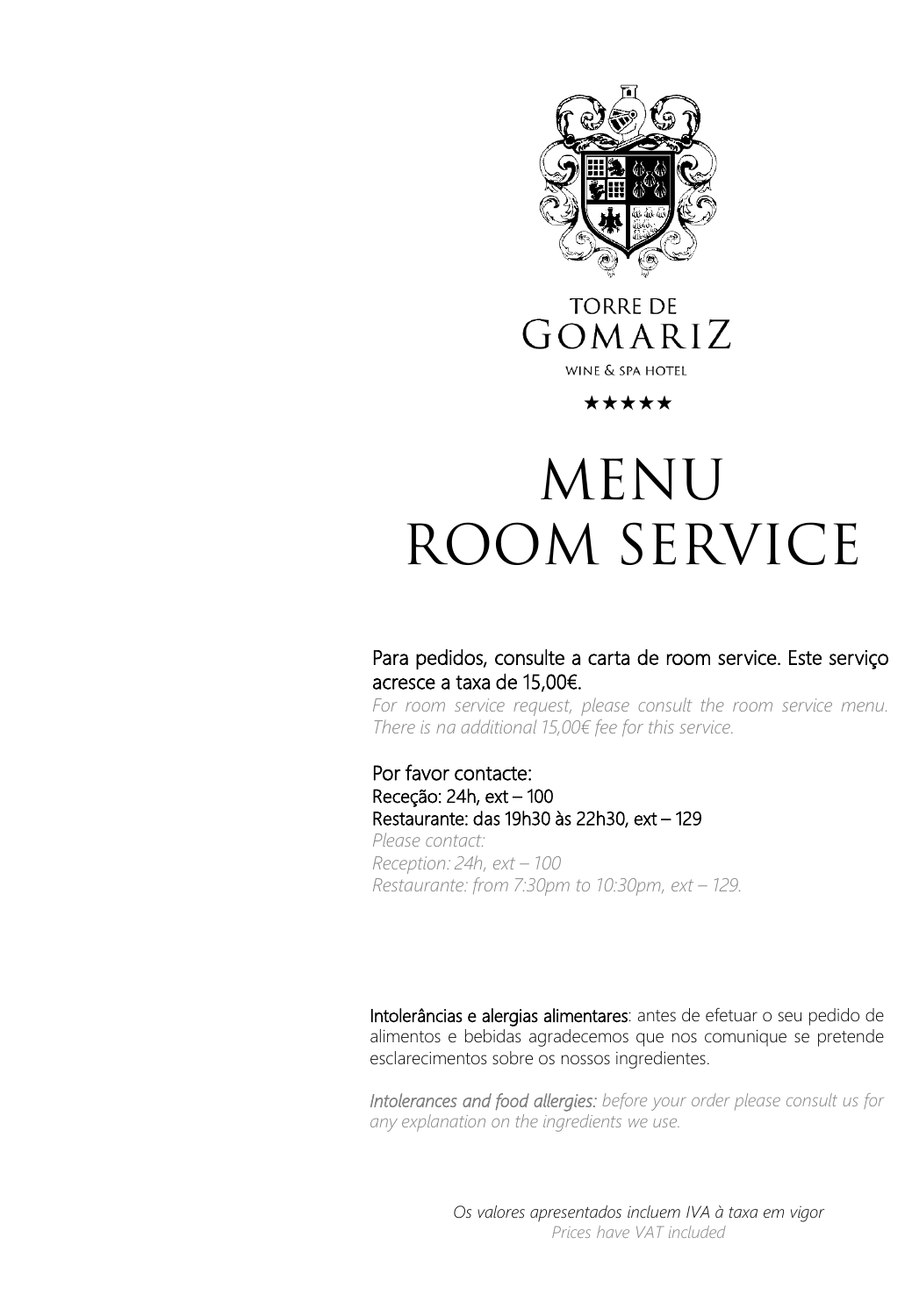

# **SALADAS**

**SALADS**

### Salada Ceaser

*Ceaser Salad*

Frango grelhado, tomate cherry, cebola frita, croutons, ovo de codorniz e molho Ceaser *Grilled chicken, cherry tomato, fried onion, croutons, quail egg and Ceaser sauce*

### Salada de Salmão Fumado

*Smoked Salmon Salad*

Salmão fumado, manga, alcaparras, cebola frita, maionese de ervas *Smoked salmon, mango, capers, fried onion and herbs mayonnaise*

# Salada Gomariz

*Gomariz Salad*

14,00€

11,00€

12,00€

Gambas, queijo feta, manga e maionese de lima *Salad with prawns, feta cheese, mango and lime mayonnaise*

### **OMELETES OMELETTES**

| Omelete de queijo e fiambre com salada<br>Cheese and ham omelette with salad | $8.00\epsilon$ |
|------------------------------------------------------------------------------|----------------|
| Omelete de legumes com salada<br>Vegetables omelette with salad              | $9,00 \notin$  |
| Omelete de camarão com salada<br>Shrimp omelette with salad                  | 10.00€         |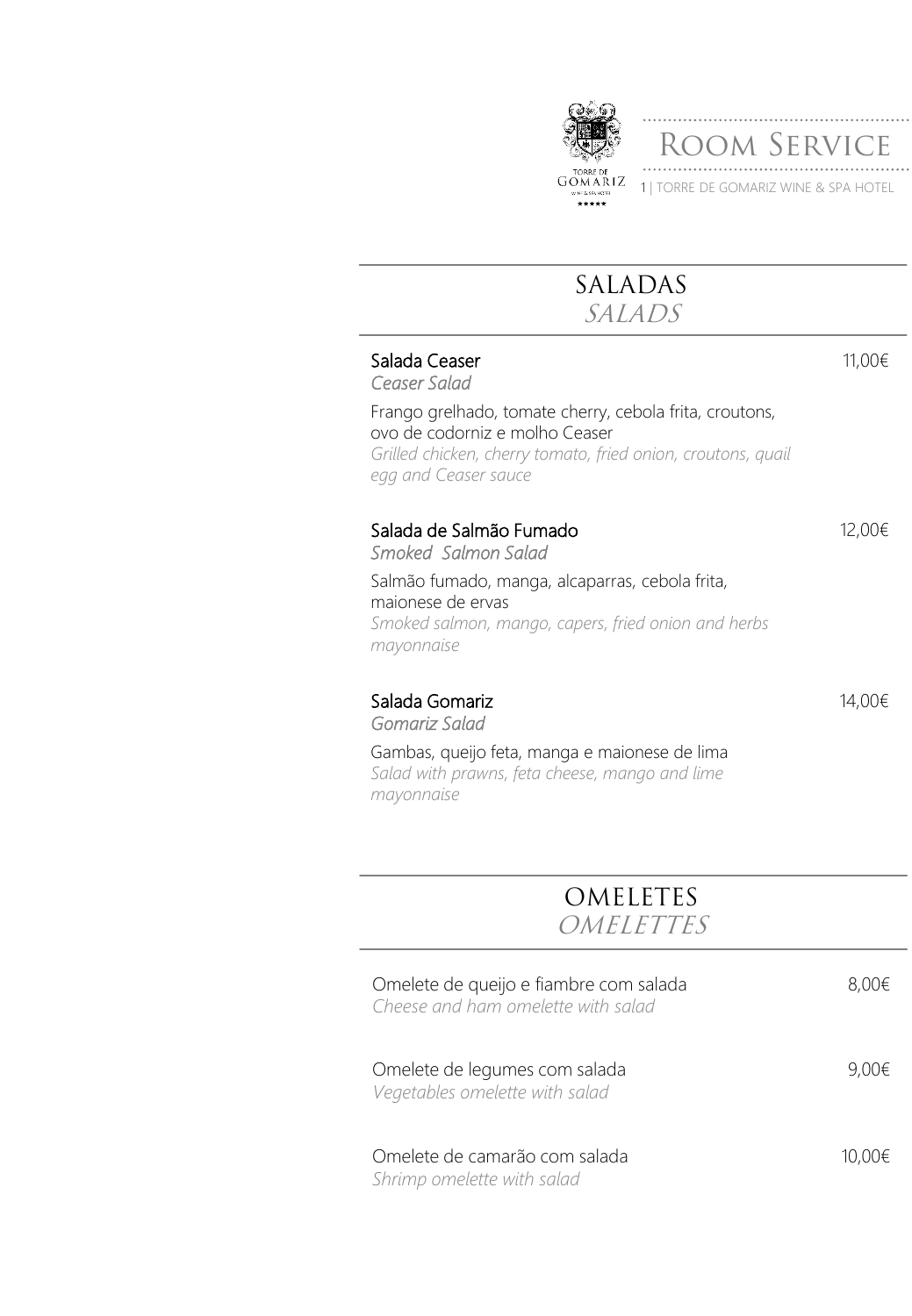

ROOM SERVICE 2 | TORRE DE GOMARIZ WINE & SPA HOTEL

# **TOSTAS E SANDUÍCHES TOAST AND SANDWICHS**

| Tosta mista com chips de batata<br>Cheese and ham toasted sandwich with potato chips                                                                                                                                                                 | 5,00€  |
|------------------------------------------------------------------------------------------------------------------------------------------------------------------------------------------------------------------------------------------------------|--------|
| Tosta de fiambre e queijo em pão saloio, com chips de<br>batata<br>Cheese and ham toasted in traditional rustic bread with<br>potato chips                                                                                                           | 7,00€  |
| Sanduíche Club Club sandwich<br>Pasta de frango, ovo estrelado, bacon e cebola frita, em<br>pão de forma com batatas fritas<br>Chicken paste, fried egg, bacon and fried onions, in<br>toasted bread with french fries                               | 12,00€ |
| Sanduíche à Gomariz Gomariz sandwich<br>Salmão fumado, creme de queijo e ervas, rúcula, em pão<br>saloio com chips de batata-doce<br>Smoked salmon, cheese and aromaric herbs cream,<br>arugula, in traditional rustic bread with sweet potato chips | 13,00€ |

| <b>TAPAS</b><br>SNAKCS                                                                                                                                                                        |        |
|-----------------------------------------------------------------------------------------------------------------------------------------------------------------------------------------------|--------|
| Broa recheada com enchidos regionais<br>Stuffed cornbread with traditional sausages                                                                                                           | 14,00€ |
| Tábua de enchidos regionais<br>Regional sausage board                                                                                                                                         | 15,00€ |
| Tábua de queijos nacionais e internacionais (quatro<br>variedades, com duas compotas e tostas)<br>Selection of national and international cheeses (four<br>cheeses, with two jams and toasts) | 16.00€ |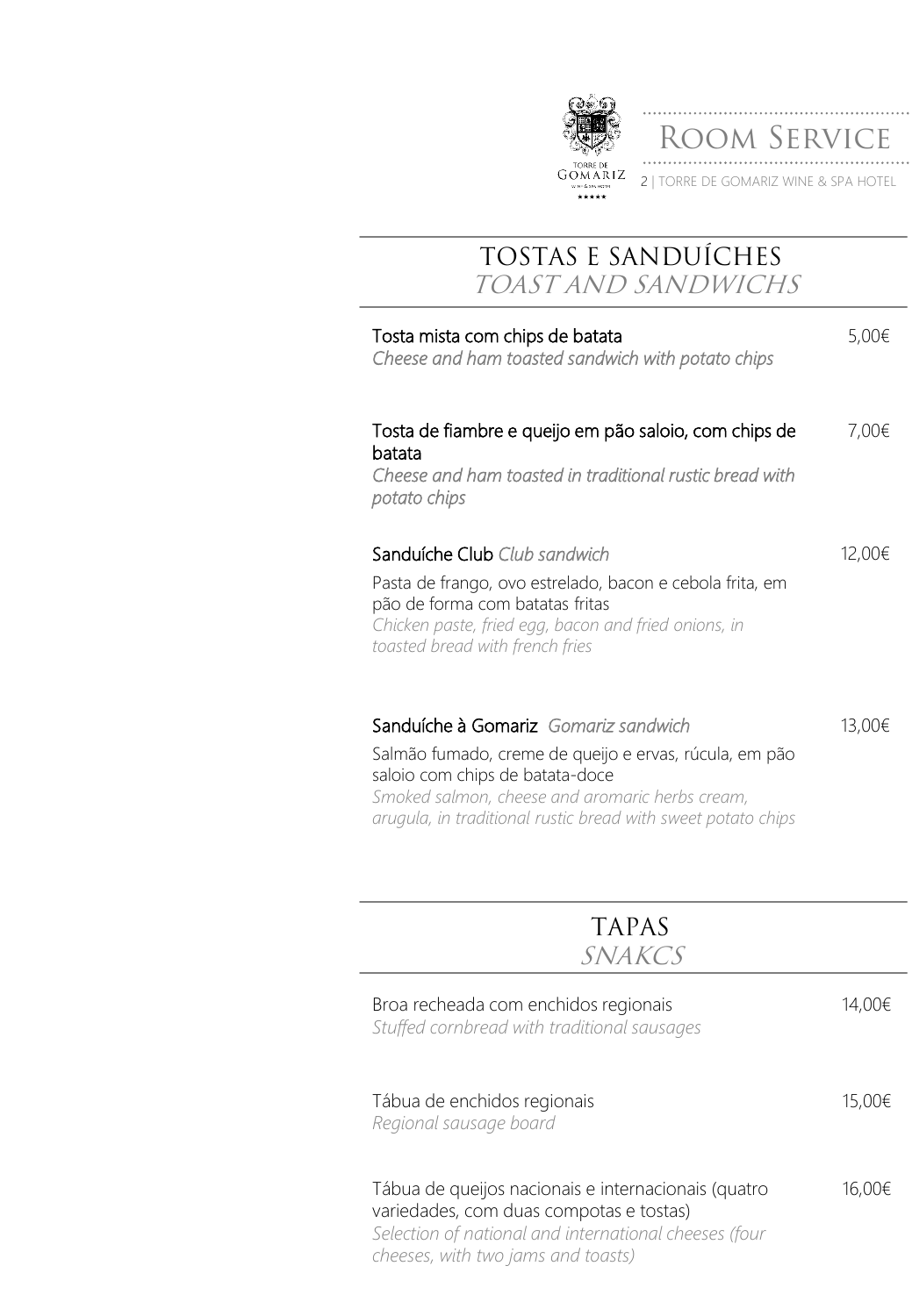

3 | TORRE DE GOMARIZ WINE & SPA HOTEL

dom Service

### **PREGO E HAMBÚRGUERES BEEF AND HAMBURGUERS**

| Prego de alcatra em bolo do caco, com queijo da serra    | 13,00€ |
|----------------------------------------------------------|--------|
| e batata frita                                           |        |
| Rump steak in bolo do caco, with Serra da Estrela cheese |        |
| and french fries                                         |        |

#### Hambúrguer de salmão em pão de tinta de choco 15,00€

*Salmon hambúrguer on cuttlefish ink bread* Salmão, queijo da ilha, tomate cherry, rúcula, molho de iogurte e hortelã e chips de batata-doce. *Salmon, São Jorge Island cheese, cherry tomato, arugula, yogurt and mint sauce and sweet potato chips*

### Hambúrguer de Rubia Gallega Maturada

*Rubia Gallega matured hamburguer*

17,00€

17,00€

Rubia Gallega (200gr), cebola caramelizada, bacon, alface, queijo cheddar, molho de ras-el-hanout em pão de massa mãe e batata frita

*Rubia Gallega matured (200gr), caramelized onion, bacon, lettuce, cheddar cheese, ras-el-hanout sauce in traditional "massa mãe" bread and french fries*

### Hambúrguer de Wagyu

*Wagyu Hamburguer*

Hambúrguer de Wagyu (150gr), bacon, queijo brie, tomate, alface, cebola caramelizada, molho barbecue tradicional, em pão de hambúrguer de massa brioche e batata frita *Wagyu hambúrguer (150gr), bacon, brie cheese, tomato,* 

*lettuce, caramelised onion, traditional barbecue sauce, in brioche hambúrguer bread and french frie*

Guarnição extra *Extra garnish*

Batata frita, arroz, ovo ou salada *French fries, rice, egg or salad*

3,00€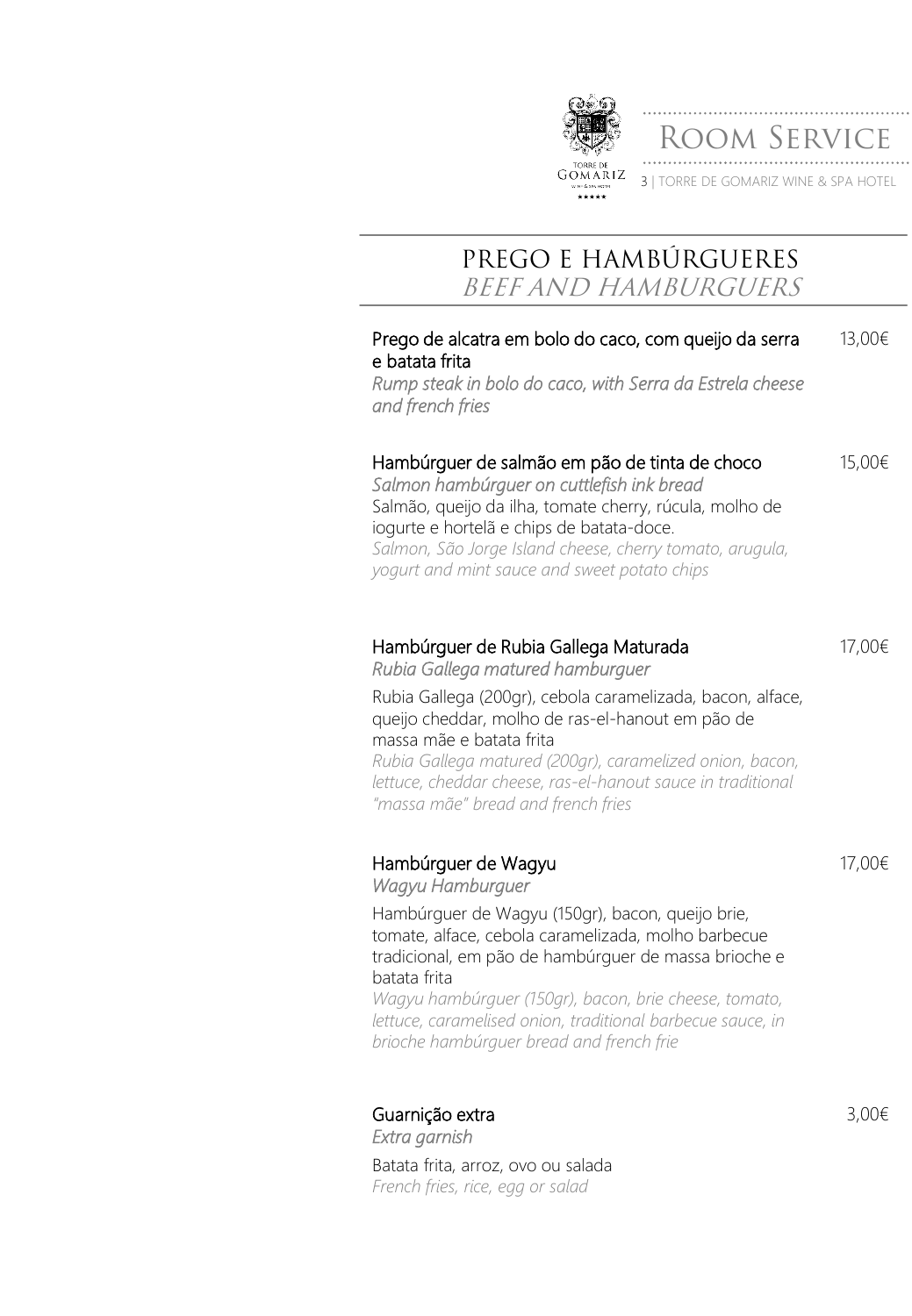

ROOM SERVICE 4 | TORRE DE GOMARIZ WINE & SPA HOTEL

| <b>MASSAS</b><br>PASTAS                                                                                                                                 |        |
|---------------------------------------------------------------------------------------------------------------------------------------------------------|--------|
| Spaghetti à carbonara<br>Carbonara spaghetti                                                                                                            | 15,00€ |
| Tortellinis de bolonhesa com molho tradicional de<br>tomate e manjericão<br>Bolongnese tortellinis with traditional tomato and<br>basil sauce           | 16,00€ |
| Linguini com legumes e molho pesto<br>Linguini with vegetables and pesto sauce                                                                          | 17,00€ |
| Fettuccine de salmão fumado com molho de rúcula,<br>ovas de salmão e funcho<br>Fettucine of smoked salmon with arugula sauce,<br>salmon eggs and fennel | 18,00€ |

# **SOBREMESAS DESSERTS**

| Mousse de chocolate<br>Chocolate mousse                | 5,00€ |
|--------------------------------------------------------|-------|
| Fruta laminada<br>Sliced fruit                         | 8,00€ |
| Cheesecake de frutos vermelhos<br>Red fruit cheesecake | 8,00€ |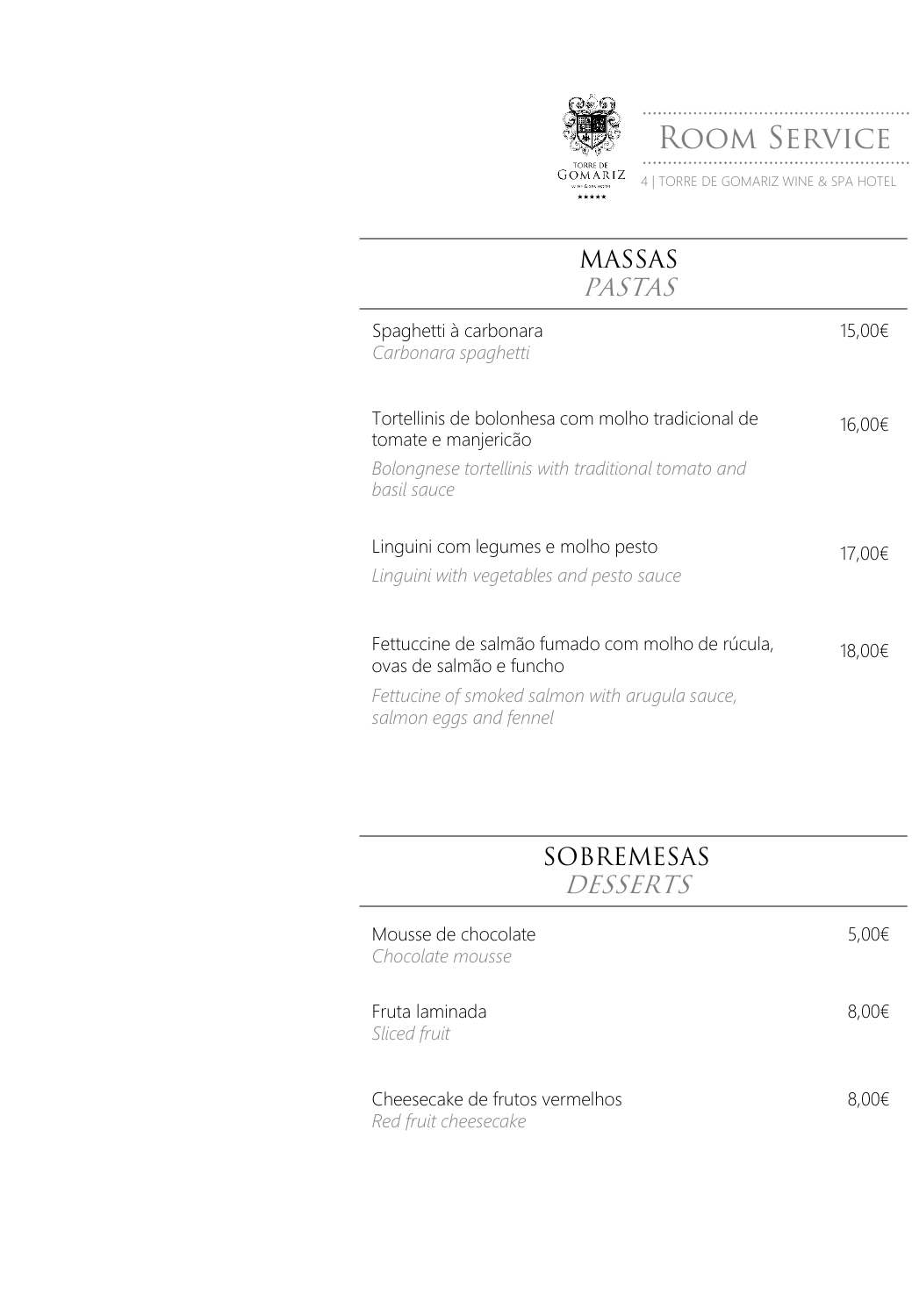

## **SERVIÇO NOTURNO: 22H30-07H30 NIGHT SERVICE: 10.30pm – 07.30am**

| Torrada com compota<br>Toasted bread with jam                                                                                             | 4,00€      |
|-------------------------------------------------------------------------------------------------------------------------------------------|------------|
| Tosta mista com chip de batata<br>Cheese and ham toasted sandwich, with potato chip                                                       | $5,00 \in$ |
| Tosta de queijo e fiambre em pão saloio, com chip de<br>batata<br>Cheese and ham toasted in traditional rustic bread, with<br>potato chip | 7,00€      |
| Mousse de chocolate<br>Chocolate mousse                                                                                                   | 5,00€      |
| Fruta laminada<br>Sliced fruit                                                                                                            | 8,00€      |
| Cheesecake de frutos vermelhos<br>Red fruit cheesecake                                                                                    | 8,00€      |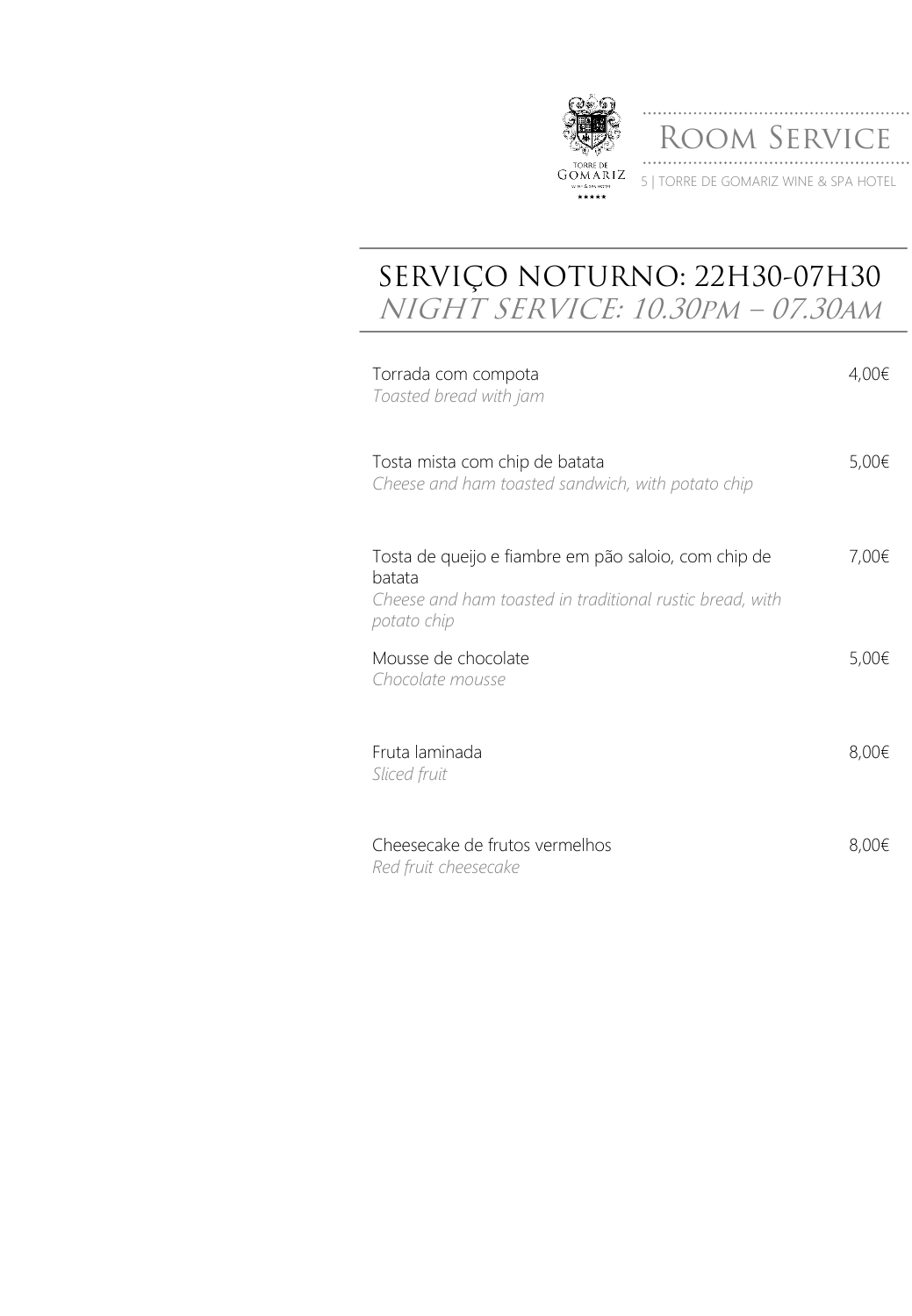

Room Service 6 | TORRE DE GOMARIZ WINE & SPA HOTEL

# **BEBIDAS DRINKS**

| <b>AGUAS</b><br><i>WATER</i>                |       |
|---------------------------------------------|-------|
| Água Mineral 0,50L<br>Mineral Water 0,50L   | 2,50€ |
| Água Mineral 1L<br>Mineral Water 1L         | 3,00€ |
| Água com gás 0,75L<br>Sparkling Water 0,75L | 4.00€ |

# **ESPUMANTES**

**PORTUGUESE SPARKLING WINE**

|                                                                             | 750ml  |
|-----------------------------------------------------------------------------|--------|
| Luis Pato, Maria Gomes 2018<br>Maria Gomes                                  | 22,00€ |
| Murganheira Super Reserva Bruto 2017<br>Malvasia Fina, Cerceal, Tinta Roriz | 30,00€ |
| Soalheiro Alvarinho Bruto 2018<br>Alvarinho                                 | 32,00€ |
| Soalheiro Rosé Bruto 2018<br>Touriga Nacional, Alvarinho                    | 32,00€ |
| Soalheiro Bruto Barrica 2014<br>Alvarinho                                   | 38,00€ |
| Murganheira Millésime Bruto 2011<br>Pinot Noir, Chardonnay                  | 48,00€ |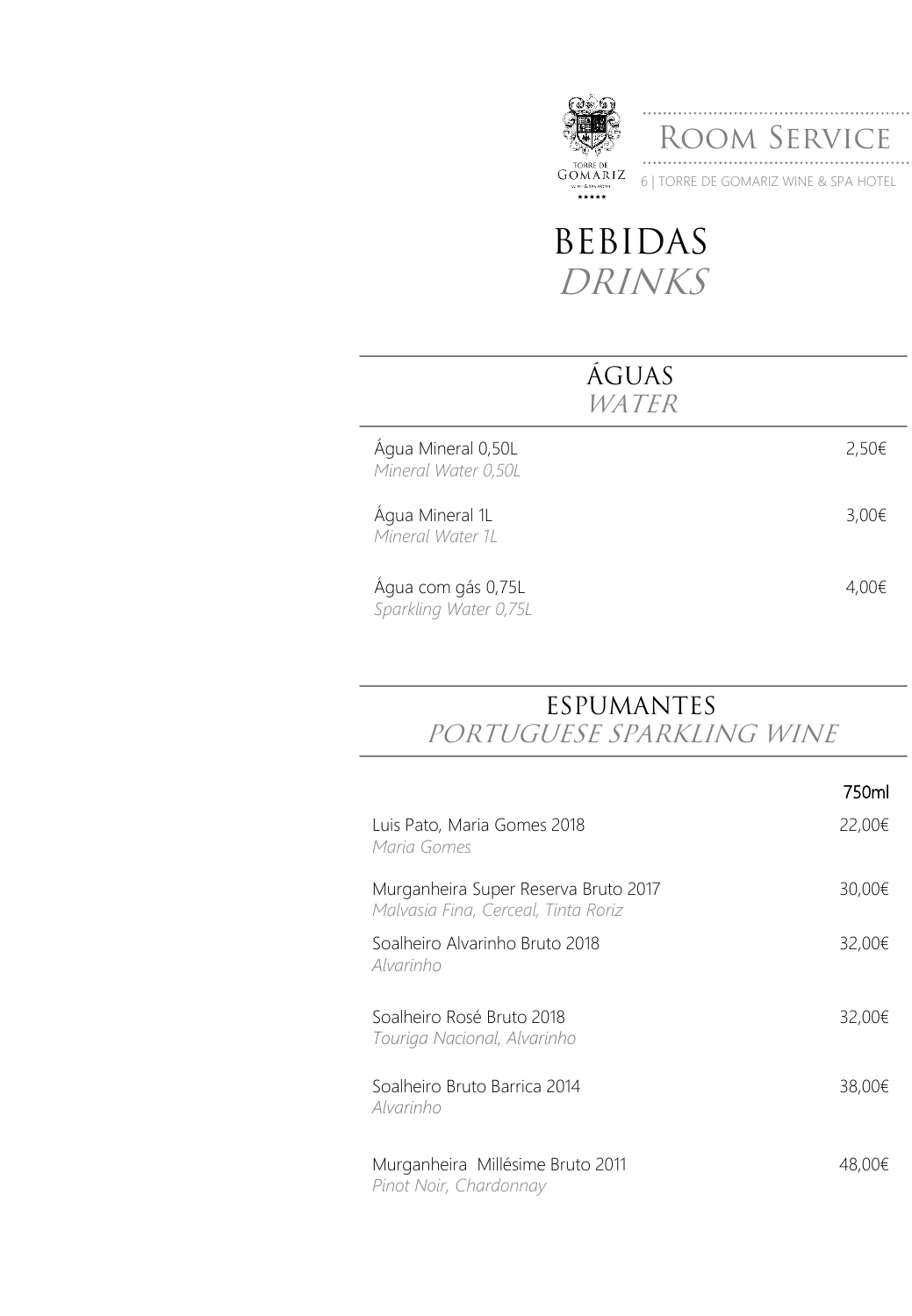

ROOM SERVICE 7 | TORRE DE GOMARIZ WINE & SPA HOTEL

### **CHAMPAGNE SPARKLING WINE**

|                                                             | 750ml   |
|-------------------------------------------------------------|---------|
| Drappier Carte D'Or Brut<br>Pinot Noir, Meunier, Chardonnay | 80,00€  |
| Möet & Chandon<br>Chardonnay, Pinot Meunier                 | 90,00€  |
| Louis Roederer Brut<br>Pinot Noir, Chardonnay               | 100,00€ |
| Veuve Clicquot Brut<br>Pinot Noir                           | 110,00€ |
| Möet & Chandon Brut Rosé<br>Pinot Noir, Chardonnay, Meunier | 130,00€ |
| Dom Perignon Brut Vintage 2009<br>Pinot Noir, Chardonnay    | 290,00€ |

| VINHOS       |
|--------------|
| <i>WINES</i> |

|                                                      | 750ml  |
|------------------------------------------------------|--------|
| Torre de Gomariz Loureiro 2021<br>Loureiro           | 16,00€ |
| Torre de Gomariz Rosé 2021<br>Espadeiro              | 16,00€ |
| Torre de Gomariz Escolha 2021<br>Loureiro, Alvarinho | 18,00€ |
| Torre de Gomariz Vinhão 2021<br>Vinhão               | 18,00€ |